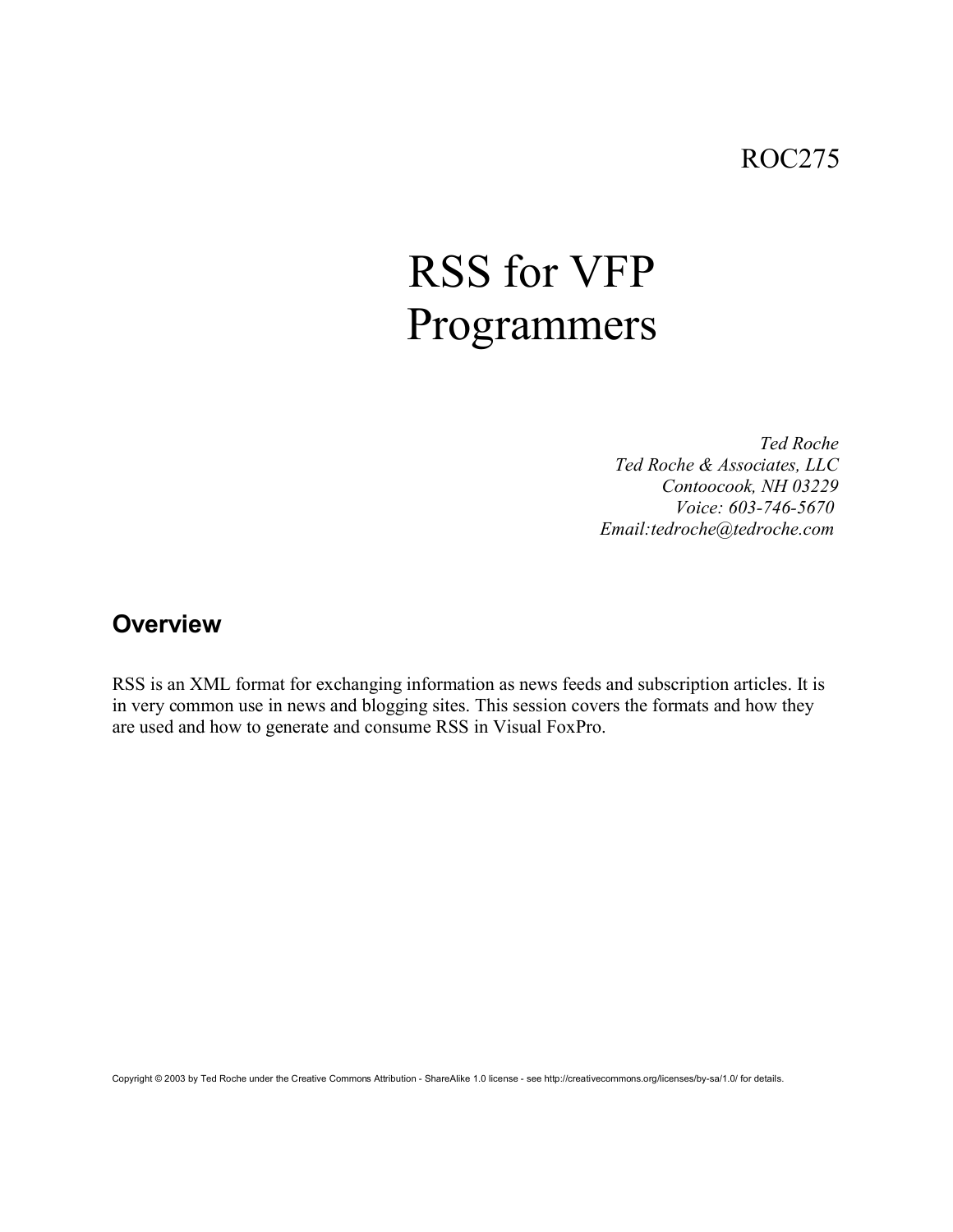## **Introduction**

Resource Description Framework (RDF) and RDF Site Summary (RSS) have an interesting and mixed history. One of their forebears comes from academia, where technologists and linguists are attempting to parse the meaning of the web. Another root is from within the web community, searching for ways to find, search, and categorize the web to advance it to the next generation, summed up in Tim Berners-Lee's "Semantic Web" (see references). Still others were far more practically just trying to get their jobs done and glommed onto a new format that made sense for what they were trying to do.

Count me in the last camp. I came into blogging as an end-user. I started reading the websites of people who interested me. Some of them kept up journals of what they were doing. Some of them seemed to have some pretty slick content management systems (CMS) to manage all of these log entries they were making. It was remarkable how they kept track of what others were posting. Many were using "news aggregator" programs that somehow detected new postings. Pretty soon I started noticing little orange graphic "XML" tags on their sites, and my curiosity was piqued. What were these things? What were the XML and RSS they referred to? And, of course, could I do that in FoxPro?

It turns out that RSS is a rich format and fairly easy to work with. RSS and the principles behind the push- and pull- subscription model it presents offer developers some great opportunities to move data between producers and consumers without requiring the two to be closely coupled. In this paper, we'll look at what the RSS format is, how to read and write it from Visual FoxPro, and look at some of the innovative uses that others are putting it to, speculating on what other uses it could have over time.

# **What is RSS?**

Here's a simple definition, and an explanation of why you should care: RSS is the language of an XML document you can use to publish and subscribe, transferring text information between two or more sites. These two clients do not have to be publicly exposed, nor do they have to be dealing with publications or subscriptions: they can be exchanging information of any sort.

Depending on whom you ask, RSS might stand for several things or nothing at all. It started life at Netscape Corporation as "RDF Site Summary" where RDF is yet another acronym for Resource Description Framework. RDF is a language to express metadata. "Rich Site Summary" and "Real Simple Syndication" are two other popular acronyms.

RSS was originally adopted by Netscape as a means of expressing the contents of a website or news feed in order to integrate it into a news portal as part of their My.Netscape.com web site. RDF is a key element in the W3C's concept of the "Semantic Web" where web resources are not simply opaque blogs, but have metadata explaining their use, context and purpose.

As is typical of many "standards," many people were responsible for the development. There are several branches claiming legitimacy and ownership of the standard. Dave Winer of Radio Userland picked up the RSS banner when Netscape faltered, and he was responsible for development of versions 0.91 through 0.94, dropping much of the RDF roots as too complex and unnecessary. A separate group developed "version 1.0" and have established the standard with the Internet Engineering Task Force (further resources are at the end of this document). After the release of 1.0, Winer responded with an updated 0.94 version dubbed "2.0"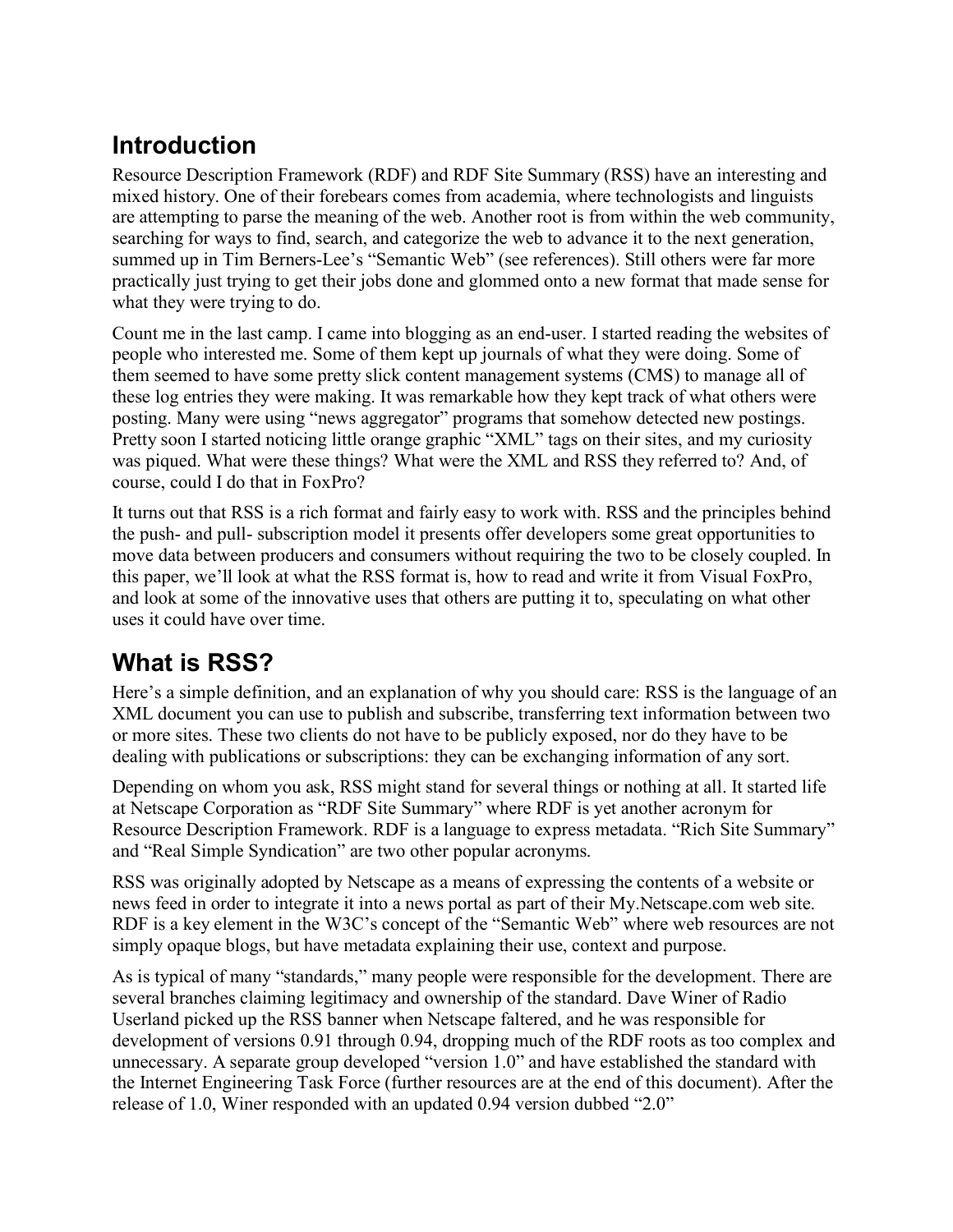The RSS 2.0 format and copyright have been turned over by Dave Winer to the Berkman Center for Public Policy at Harvard University. Dave has referred to the format as "frozen," and it is unclear if there will be future development efforts on it. However, RSS 2.0 is the most commonly used format, and is easy to read and parse. On the other hand, the RSS 1.0 group claims their format has greater extensibility and future-proofing through the use of RDF and many more extension modules (namespaces) available. However, no compelling app has yet appeared.

So, what's a poor developer to do? If at all possible, I recommend supporting both standards. This ensures you have the greatest reach with the material you'll be publishing, and hedges your bets on which format, if either, will ultimately succeed. As you'll see in the next section, the formats are not that different, so support for both should not be onerous.

#### *RSS Data Structures: 1.0 and 2.0*

The concepts and terminology of RSS formats are very similar. Since all XML documents can have only one root (top-level) object, RSS 1.0 chooses "RDF" and 2.0 settles for "RSS." Each format has a "channel" element that's the one side of a one-to-many relationship, like an order header, that describes the "news channel" – who it's from, where it is located, characteristics common to all the news items. Then, the RSS files have the news items themselves. Here, RSS 1.0 and 2.0 differ. In RSS 2.0 (see Figure 2), the items are included as sub-elements within the channel element. In RSS 1.0 (see Figure 1), an items collection in the channel list the items included, somewhat like a table of contents. The items are included as separate elements at the same level as the channel element, making them all sub-elements of the RDF element.



**Figure 1: RSS 1.0 Document Structure**

<?xml version="1.0" encoding="iso-8859-1"?>

```
<rdf \cdot RDF xmlns:rdf="http://www.w3.org/1999/02/22-rdf-syntax-ns#"
   xmlns:dc="http://purl.org/dc/elements/1.1/"
   xmlns:sy="http://purl.org/rss/1.0/modules/syndication/"
   xmlns:admin="http://webns.net/mvcb/"
   xmlns:cc="http://web.resource.org/cc/"
   xmlns="http://purl.org/rss/1.0/">
<channel rdf:about="http://www.foxcentral.net/">
<title>FoxCentral</title>
<link>http://www.foxcentral.net/</link>
<description>Visual FoxPro Central, a news site for the Fox Community</description>
```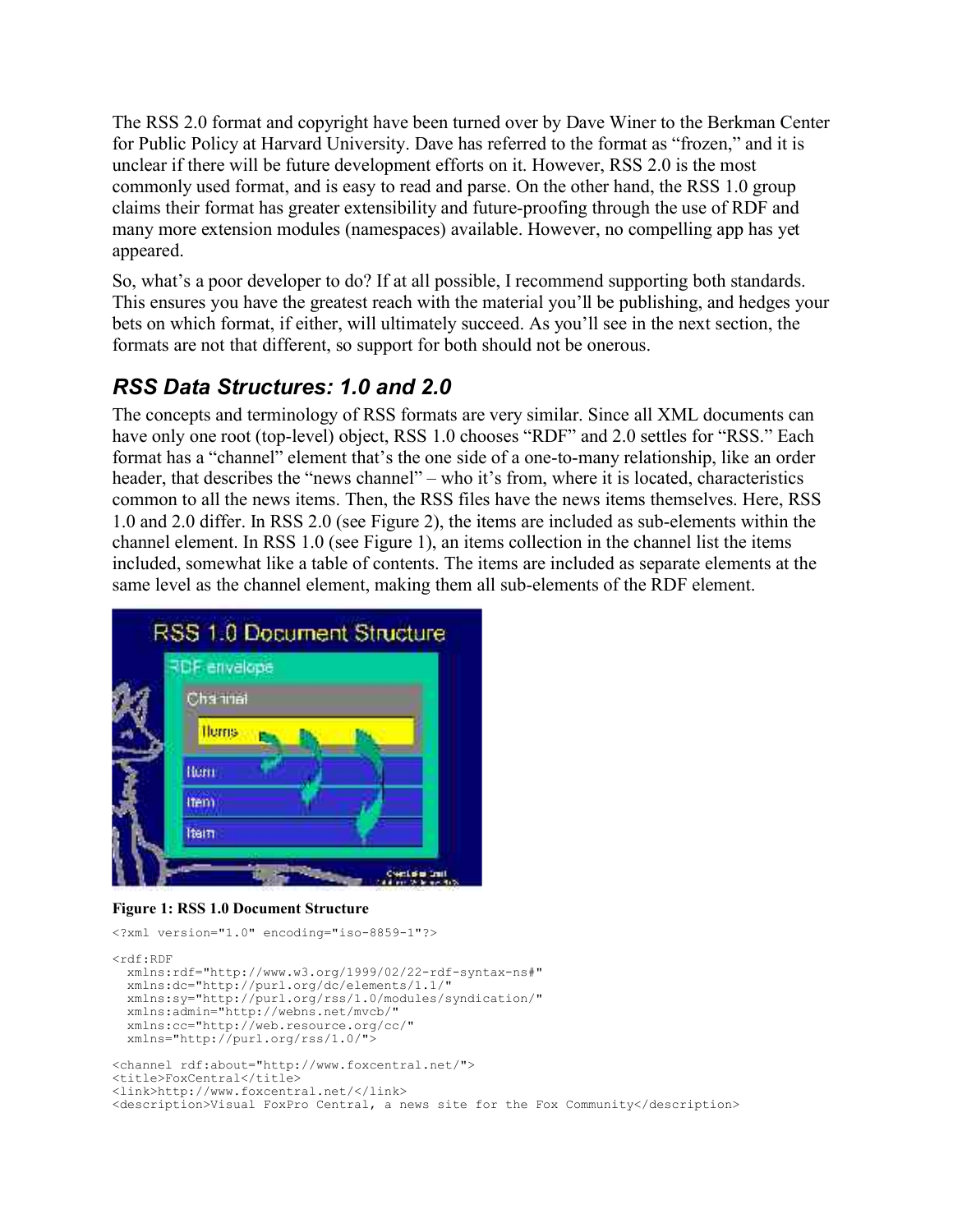```
<dc:language>en-us</dc:language>
<dc:creator>The FoxPro Community</dc:creator>
<dc:date>2003-08-21T02:14:31-00:00</dc:date>
<admin:generatorAgent rdf:resource="http://msdn.microsoft.com/vfoxpro" />
<admin:errorReportsTo rdf:resource="mailto:tedroche@tedroche.com" />
<items>
<rdf:Seq><rdf:li rdf:resource="http://www.bostonusergroups.com/vfpboston" />
<rdf:li rdf:resource="http://www.foxtoolbox.com/itemgroup.dbx?sku=E32%2D00001" />
<rdf:li rdf:resource="http://www.mwfpug.org" />
<rdf:li rdf:resource="http://microsoft.com/downloads/details.aspx?FamilyId=0F43EB58-7A94-4AE1-
A59E-965869CB3BC9&displaylang=en" />
<rdf:li rdf:resource="http://www.west-wind.com/articles.asp" />
<rdf:li rdf:resource="http://www.lafox.org/home.page.fox" />
\langle/rdf:Seq>
</items>
</channel>
       <item rdf:about="http://www.bostonusergroups.com/vfpboston">
               <title>Boston FUG, Ken Levy, VFP8 News, Europa, .NET & amp; XML Rescheduled to
August 13th</title>
              <description><![CDATA[Last minute rescheduling: Boston VFP User Group will meet on
Wednesday, August 13, 6:30pm at the Microsoft offices, 6th floor, 201 Jones Rd., Waltham MA,
presenting Ken Levy, Microsoft VS Data Product Manager, showing the latest news for Visual
FoxPro. Ken will also discuss and demo Visual FoxPro 8.0 along with VFP 8.0 working with VS .NET
2003. Ken will also show demos and discuss Europa (next version of VFP) and Whidbey (next
version of Visual Studio .NET). In addition, Ken will show some exciting demos of the new
XML/XSLT editor/debugger for VS .NET. For more information on the latest news that will be
discussed, refer to http://msdn.microsoft.com/vfoxpro/letters/ and for more UG information and
directions, tune into http://www.bostonusergroups.com/vfpboston]]></description>
               <link><![CDATA[http://www.bostonusergroups.com/vfpboston]]></link>
               <dc:date>2003-08-13T18:52:00-00:00</dc:date>
       </item>
       (more items would appear here…)
```

```
\langle/rdf:RDF>
```
**Listing 1: An RSS 1.0-formatted feed using additional XML namespaces**



**Figure 2: RSS 2.0 Document Structure**

```
<?xml version="1.0"?> 
<!-- RSS generated by Visual FoxPro 08.00.0000.2521 on Wed, 25 Jun 2003 00:32:45 GMT--> 
<rss version="2.0" xmlns:xsi="http://www.w3.org/2001/XMLSchema-instance"
xsi:noNamespaceSchemaLocation="c:\Development\FoxWikiWS\FoxWikiRSS20.xsd">
<channel>
   <title>FoxForum Wiki</title> 
   <link>http://fox.wikis.com/</link> 
   <description>KnowledgeBase and Community about Visual FoxPro</description> 
   <language>en-us</language> 
   <copyright>Copyright 2002 by the authors</copyright> 
   <lastBuildDate>Wed, 25 Jun 2003 00:32:45 GMT</lastBuildDate>
```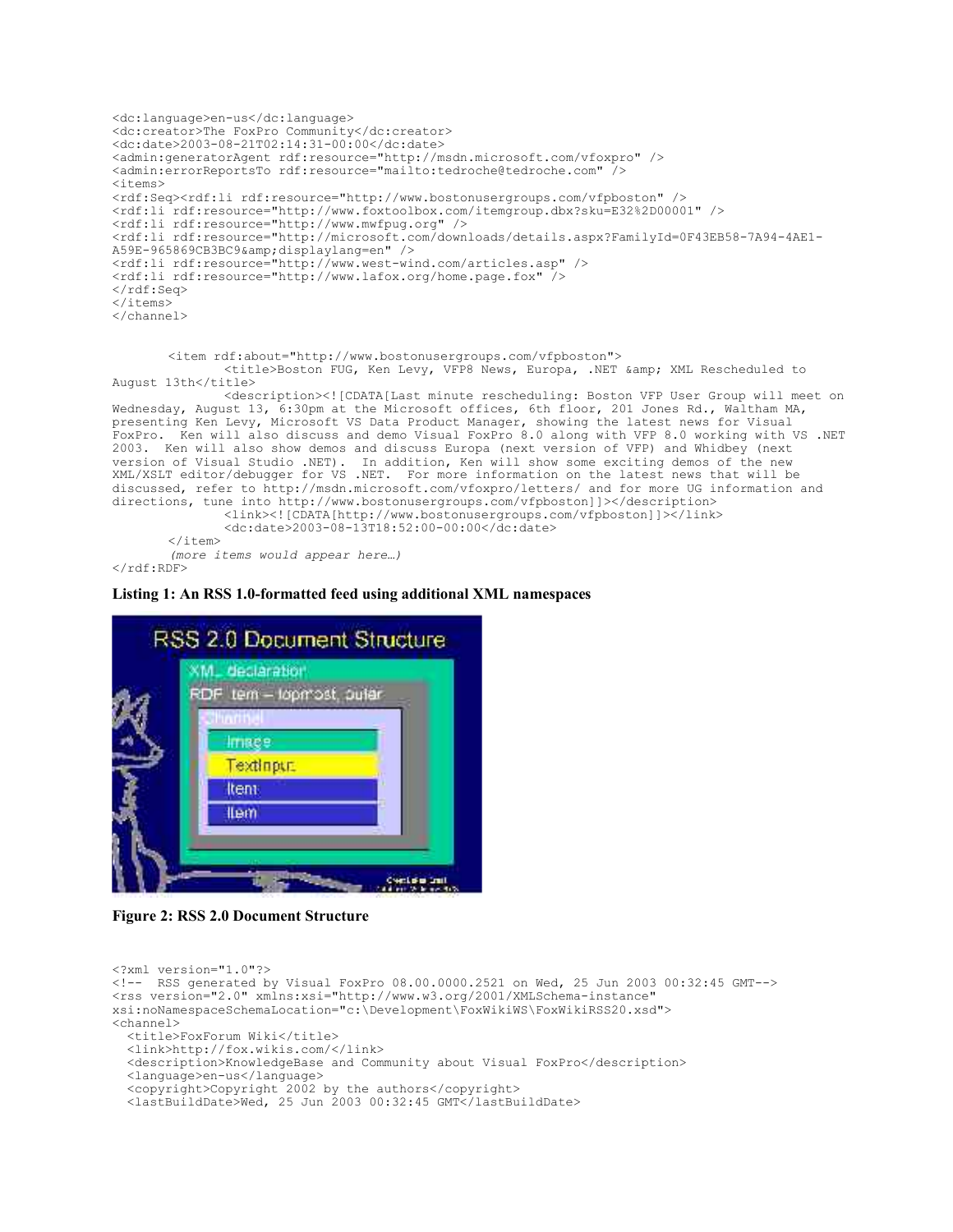```
 <docs>http://backend.userland.com/rss</docs> 
   <generator>Visual FoxPro 08.00.0000.2521 for Windows</generator> 
   <category domain="Syndic8">23766</category> 
  <ttl>40</ttl>
       <item>
              <title>EuropaFeatures</title>
              <description><![CDATA[MalcolmGreene summarized the various coverages and posted
this list on ProFox . Array: - 65K limit on array size has been removed (limited now only by
available memory) Data engine: - New data type: Timestamp (for clarification, there is no new
Times]]></description>
              <link>http://fox.wikis.com/wc.dll?Wiki~EuropaFeatures</link>
              <guid>http://fox.wikis.com/wc.dll?Wiki~EuropaFeatures</guid>
              <pubDate>Tue, 24 Jun 2003 20:38:59 GMT</pubDate>
       </item>
```
**Listing 2: RSS 2.0 formatted subscription data**

#### **How does a VFP application consume RSS?**

RSS is a specialized form of XML file, and can be consumed by Visual FoxPro in any of the ways VFP can interact with XML. Key elements of RSS can be extracted with the STREXTRACT() function, with VFP's low-level string functions, or by using an XML parser to load the document and interpret it. There are advantages and disadvantages to each technique.

With string extraction, you need to know the exact phrase you are looking for, and how the document is formatted. For example, suppose you wanted to pull all of the item titles out of an RSS feed. With the VFP code in Listing 3, you can find and display all of the item titles. However, there are a few gotchas the code had to work around. First, since element tags can have additional attributes, you have to search for just the open tag and tagname sequences, like  $\le$ item", and not the entire tag. This leaves you with an end tag to clean up later, and problems if you have similar tags (the IF...ENDIF block is to avoid the  $\le$ items $>$ tag in RSS 2.0).

```
* ListItems.PRG
LOCAL lcFilename as String, ;
      lnCount as Integer, ;
       lcXML as String, ;
      lcString as String
lcrileName = GETFILE()
IF NOT FILE(lcFileName)
  RETURN
ENDIF
lcXML = FILETOSTR(lcFileName)
IF "<items" $ lcXML
  lnCount = 2
ELSE
 lnCount = 1ENDIF
lcString = STREXTRACT(lcXML, "<item", "</item>", lnCount)
DO WHILE NOT EMPTY(lcString)
  ? STREXTRACT(lcString, "<title", "</title>")
  lnCount = lnCount + 1lcString = STREXTRACT(lcXML, "<item", "</item>", lnCount)
ENDDO
```
#### **Listing 3: ListItems.PRG lists the titles of all items within an RSS feed using native VFP string functions.**

Using Visual FoxPro's native string functions has the advantage of using the raw speed of VFP, but they do not allow for as much flexibility as you will find with delegating the responsibility for parsing the document to a  $3<sup>rd</sup>$ -party XML parser. Microsoft offers one such parser in their XMLDOM object (many other parsers are available from other software manufacturers). Listing 4 and Listing 5 illustrate two techniques of parsing out values from the RSS XML file using the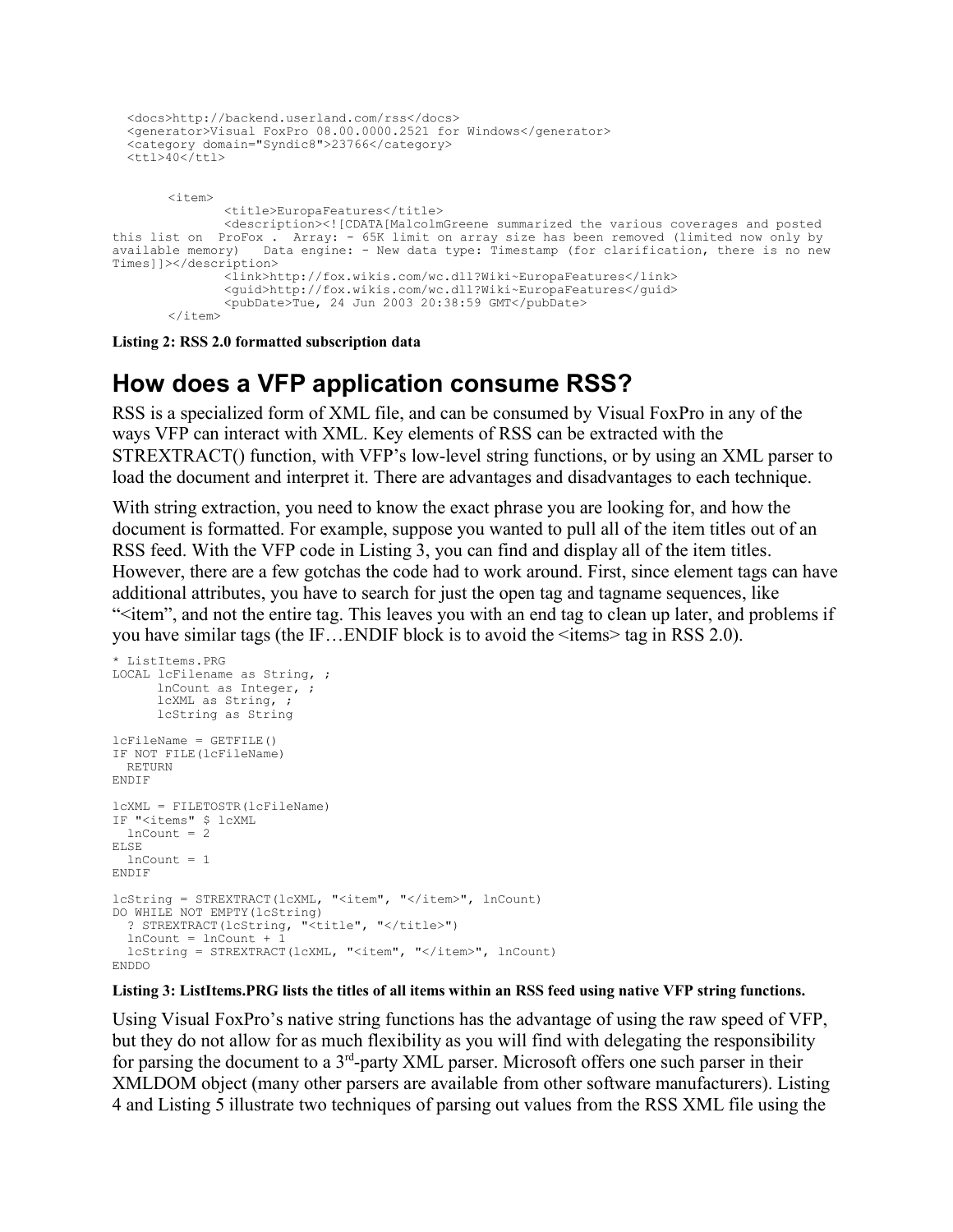DOM document. In Listing 4, from the root document, you can traverse through the collection of nodes in the document and, for each of the nodes named "item" traverse their child nodes to extract the text from the title elements. In Listing 5, a different technique is used, using the query language XPath to extract all elements named "item" (that are located one level of the hierarchy down from the root) and then directly iterating through that collection.

```
loXML = CREATEOBJECT("MSXML2.DOMDocument.4.0")
loXML.load(lcFileName)
loRoot = loXML.documentElement
lnNodeCount = loRoot.childNodes.Length
FOR m.i = 0 TO lnNodeCount -1 IF loRoot.childNodes(m.i).baseName = "item"
   FOR m.j = 0 TO loRoot.childNodes(m.i).childNodes.length - 1
      IF loRoot.childNodes(m.i).childNodes(m.j).basename = "title"
        ? loRoot.childNodes(m.i).childNodes(m.j).text
      ENDIF
    NEXT && m.j
  ENDIF && baseName = "item"
NEXT && m.i
```
**Listing 4: ListTitle.prg (repetitive code removed, but in the samples) loads the XML into the DOM and walks down the hierarchy to extract the titles**

```
loXML = CREATEOBJECT("MSXML2.DOMDocument.4.0")
loXML.load(lcFileName)
loRoot = loXML.documentElement
loItems = loRoot.selectNodes("//item")
FOR m.i = 0 TO loItems.length - 1
  ? loItems.item(m.i).text
NEXT &&m.i = 0 TO loItems.length - 1
```
**Listing 5: ListXPath.PRG uses the XPath querying language to extract the items of interest without having to traverse the document.**

#### **How can a VFP application generate RSS?**

Visual FoxPro can generate RSS in the same ways it can generate XML output: you can assemble the file manually using string functions, you can generate XML using the XMLDOM parser, or you can do a combination of the two. Each technique has advantages and disadvantages. The main advantage of using FoxPro functions is the speed: raw text assembly in Visual FoxPro is wickedly fast, and orders of magnitude faster than assembling an XML document via the COM interfaces of XMLDOM. XMLDOM, on the other hand, is a validating component that will ensure that you are creating a legitimate XML document.

Over the past eight months, I've been working to create RSS feeds for two FoxPro-focused web sites, the FoxForum Wiki, http://fox.wikis.com, and the FoxCentral news site, http://www.foxcentral.net. I was disappointed at the lack of presence of VFP news in the blogging world, and am working to alleviate that. Both of these feeds, and various beta variations, are available for examination or subscription from http://www.tedroche.com/RSSFeeds.html. The initial proof-of-concept versions of these applications were written in pure FoxPro code, using the Monkey-See-Monkey-Do (MSMD) rapid application development methodology of copying other people's stuff that worked.

Three betas have been completed and deployed to date. Each provided lessons and has some valuable code to learn from. Beta One was purely a proof of concept, a "See, Ma, no hands!" demo to prove it could be done, written in a day. Beta Two was an attempt to refine the process a bit, particularly when it came to using Web Services to obtain the data. Finally, Beta Three was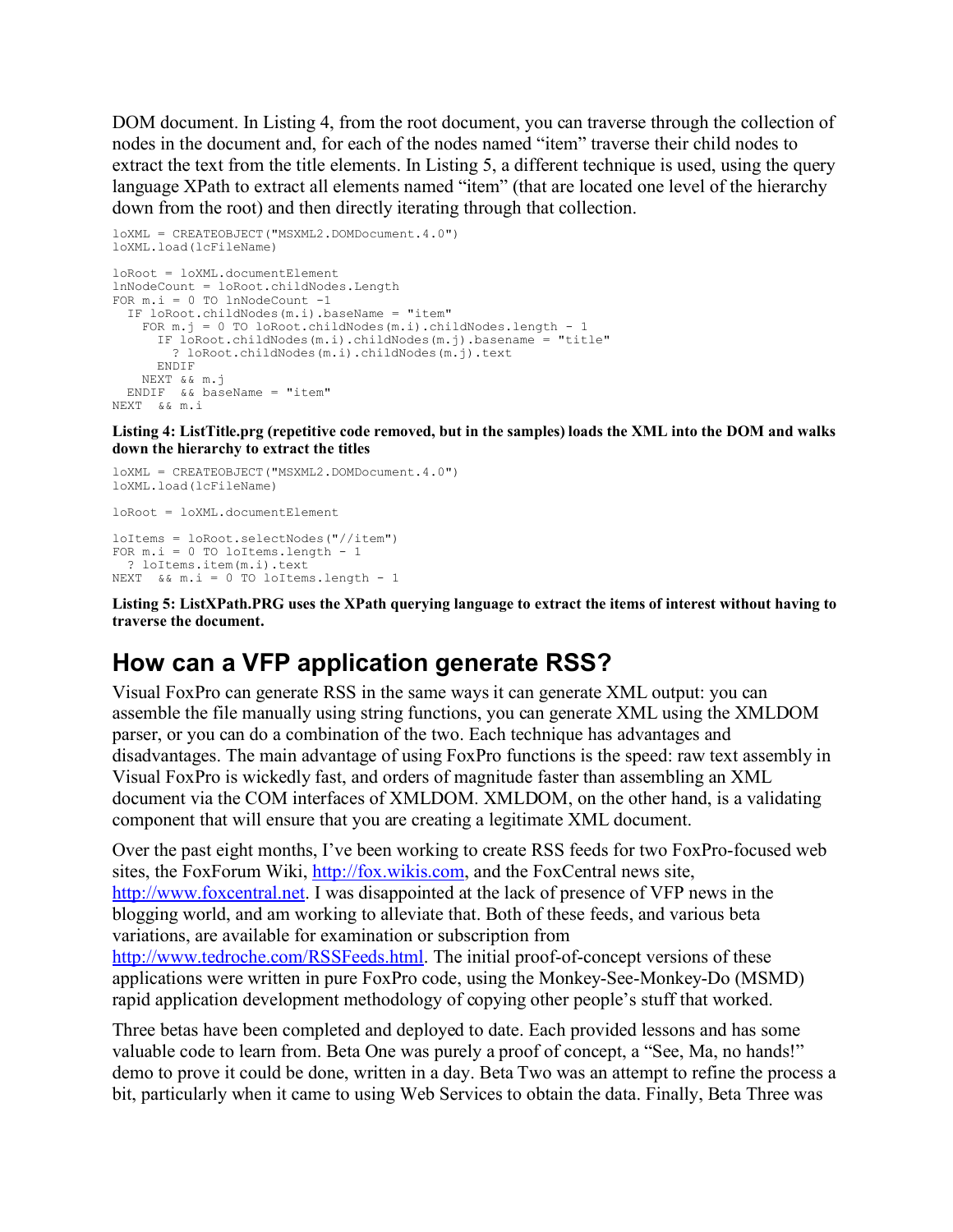the first serious attempt at refactoring the code into a reliable and maintainable production system. While there is a still a way to go to bulletproof code, the lessons learned here can start you on your way.

#### *FoxWikiRSSBetaOne*

The project in the "FoxWikiRSSBetaOne" directory contains the four files used for that process, and they are included for your enjoyment and hopefully reuse:

- · **XMLDatetime.PRG**: a UDF to produce strings from dates in the format of "Wed, 15 Sept 2003 12:34:56 GMT" with proper time zone corrections, thanks to Andrew Coates.
- · **ReadURL.PRG**: a UDF to return the HTML from a given URL, using the WinInet functionality directly.
- · **HTMLText.PRG**: a UDF to strip a supplied HTML string of all markup by removing all less-than and greater-than signs and the markup within them.
- · **MakeFoxWikiRSS.PRG**: the core program. Calls the other functions.

MakeFoxWikiRSS.PRG is the driver program. It reads the "Most Recent Changes" page from the FoxForum Wiki, requesting it in XML format. It converts that format to a cursor to drive the remainder of the program. Each topic is requested from the Wiki and a new RSS topic is generated from it. To save load on the FoxForum site, the topic is only read at its first change, and the local copy is used to present the synopsis of the site in the RSS feed after that. Finally, the program generates the output RSS, using FoxPro's textmerge functionality.

The program makes no effort to schedule itself; that is taken care of as part of the installation. The Windows Scheduler is used to set up the program to run on a regular frequency (I have it updating each hour from 5 AM to 11 PM EST) and the program quits when it is done.

Error handling is fairly simple, since this is not a particularly mission-critical task. The main logic is wrapped in a TRY…CATCH block, and any errors are logged and the application is shut down. An external batch program, also scheduled via Windows, emails the log to the administrator should an error occur. Since minimal code was used for this demonstration-oftechnology, a few "normal" conditions would trip an error. For example, if no topics were recently changed, an empty result set would occur, and the XMLToCursor() function call would fail. Obviously, in a mission-critical application, you will want a more capable error handling system.

**FoxWikiRSS20.xml** is included as a sample output file.

#### *FoxWikiRSSBetaTwo*

The second revision to the FoxWiki RSS generation tried to take on a couple of new design ideas:

- 1. Take advantage of the Web Service interfaces Steve Black exposed at http://fox.wikis.com to return XML directly from the web site.
- 2. Generate an RSS 1.0 compliant feed, rather than the 2.0 feed generated from Beta One. This was to ensure that I could supply the needs of some consumers, who could only read one or the other.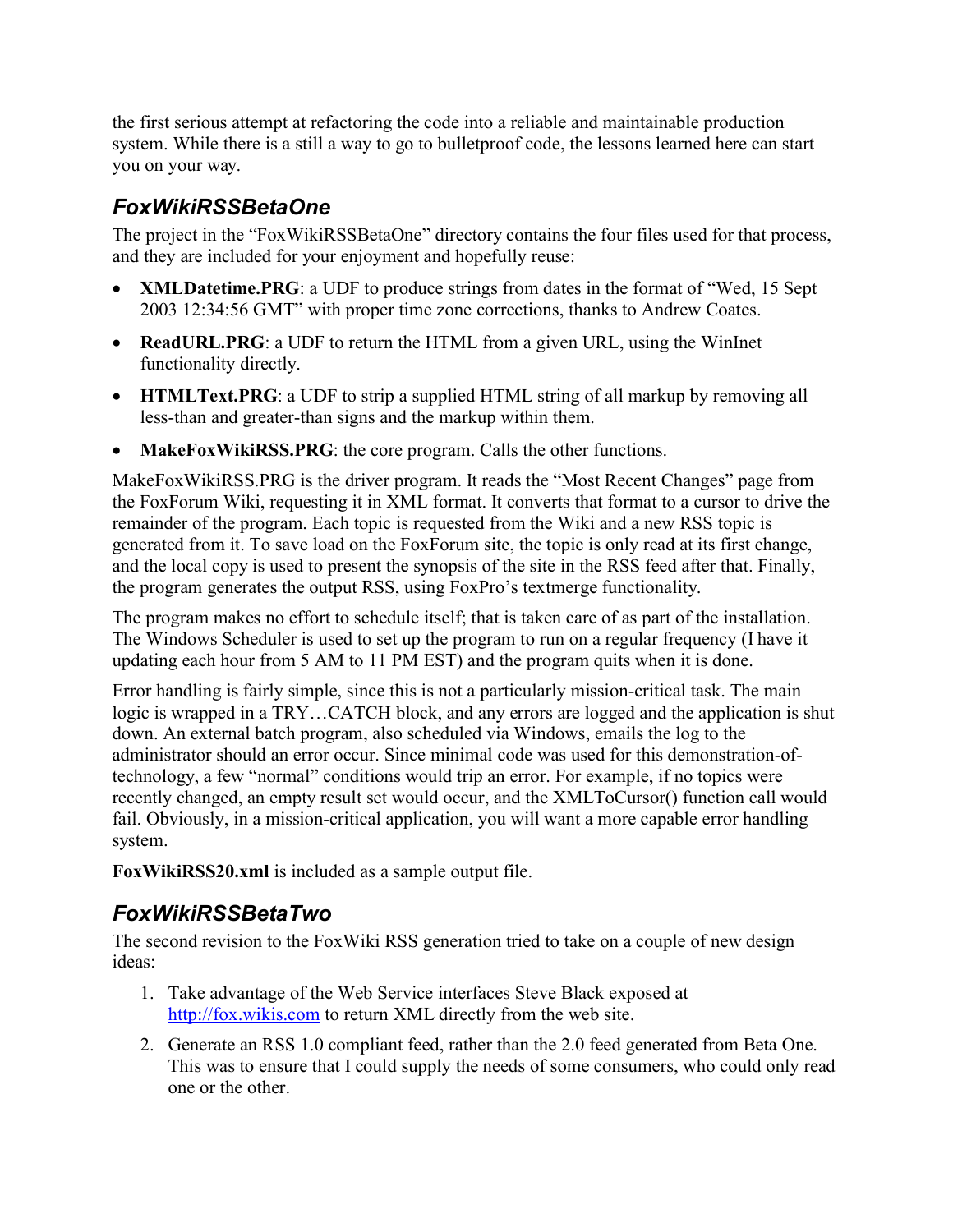There are three main programs included, and three other files already available on your VFP 8 distribution required to recompile the source:

- · **HTMLText2.PRG** is a variant of the original, looking for explicit greater-than and less-than signs, rather than their encoded  $(\&$ gt;) versions, since we are reading a different source format now.
- · **Iso8601DateTime.PRG** returns a file in the format specified in by the W3C and ISO, something like "2002-10-02T10:00:00-05:00"
- · **FoxWikiRSS10.PRG** is the main program logic.
- · **SetObjRef.PRG** is a Fox Foundation Class (FFC) program.
- · **\_Base.VCX** is an FFC base class library.
- **Ws3Client.VCX** is an FFC class library for clients consuming Web Services.

The program logic is pretty similar, with a couple of notable exceptions. First, since the failure to find any changes would fail to create a cursor, the entire main logic is wrapped in an extended IF…ENDIF to support the TRY…CATCH outer block. There are more elegant ways to handle that. Second, since RSS 1.0 generates an "items" collection within the channel element, there needs to be two passes over the items collection. I chose to do that by creating an item cursor and then using CursorToXML() for the first pass. Since CursorToXML() can only create elementbased or attribute-based XML, but not a mixture of the two, this leads to an ugly kludge shown in Listing 6. The CursorToXML() creates two elements,  $\leq$ item $>$  and  $\leq$ about $>$ , and this code modifies the text so it becomes <item about="..." >. Not a pretty fix, but another point for the power of VFP.

```
lcXML = STRTRAN(lcXML ,"<item>"+CHR(13)+CHR(10)+CHR(9)+CHR(9)+"<about>","<item rdf:about="+["])
lcXML = STRTRAN(lcXML ,"</about>", [">])
```
#### **Listing 6: A quick and dirty cheat to turn two elements into an element with an attribute. I am not proud.**

Beta Two is also deployed, at the web site above, generating RSS 1.0 code. A sample is included in the file **FoxWiki.rdf**.

The RSS 1.0 generator code works, and creates topics pretty quickly. But the architecture leaves a great deal to be desired. A single program specifies the technique to read the source, parse it, format it and output it, leading to a long and fragile chain of control. Any modification in the code could perturb the behavior of the rest of it. In short, it's monolithic, procedural, rigid, tightly-coupled and fragile. On to Beta Three.

### *FoxWikiRSSBetaThree*

Beta one and two served as excellent proofs of concept. They got RSS content about FoxPro out into the blogging world (the "blogosphere") and into search engines. However, they lacked a great deal of flexibility. For this conference, I wanted to present something that was easier for you to work with for your own applications. Beta three is that product. The primary goals with beta three were:

- 1. Separation of the tasks of raw data retrieval from RSS generation, and
- 2. Use of the XMLDOM for document creation.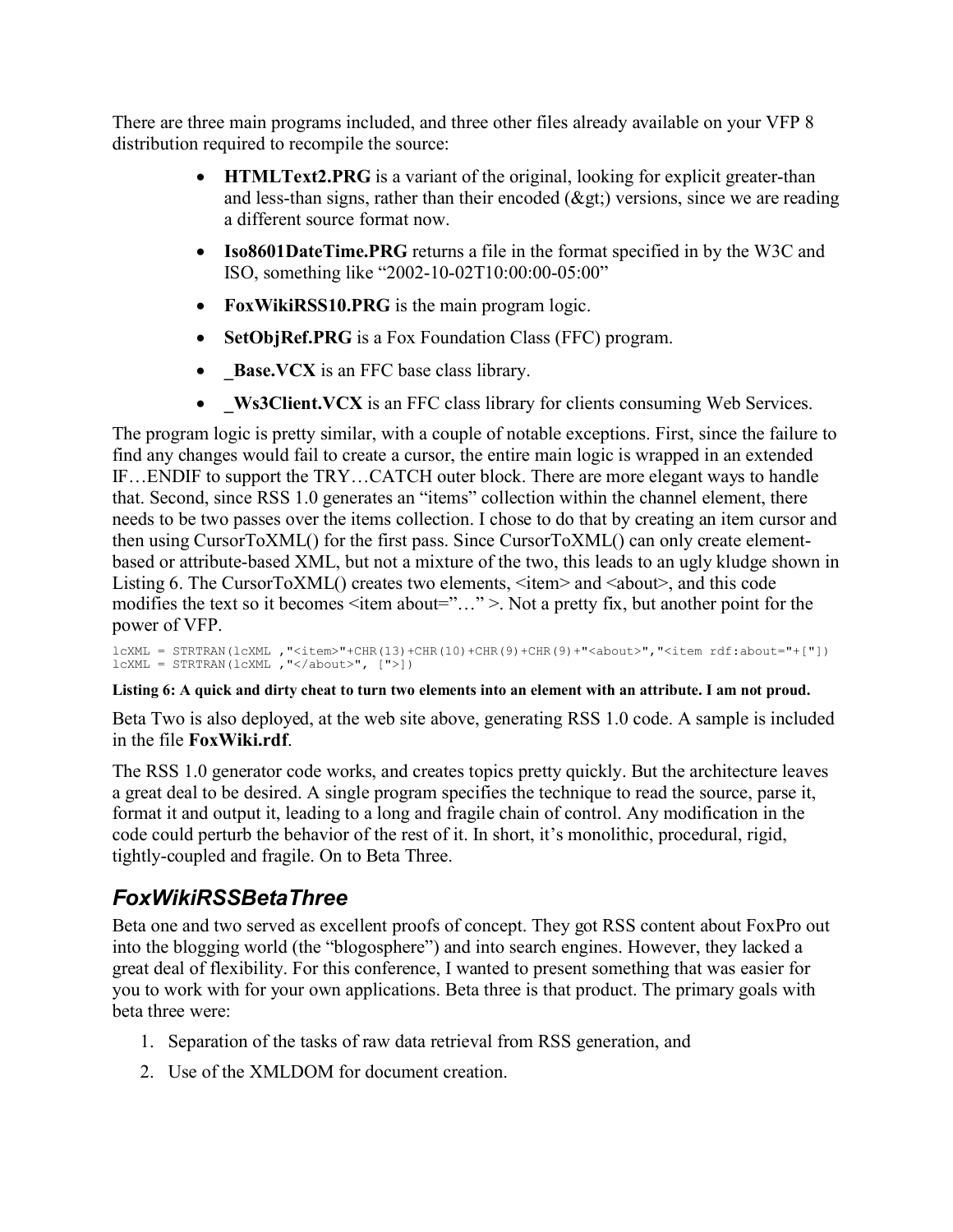The first goal answers the objections raised in the last section, where any change to the code could disturb all layers of the monolithic application. In addition, it was clear that there could be use cases for the generation of several different kinds of output from the same source. Also, there might be situations where more than one input method made sense. Separating these processes and allowing them to communicate through a well-defined interface makes for greater flexibility to meet those needs with the least customization.

The second goal is to use Microsoft's XML Document Object Model COM control to generate the XML document. This goal has several motivations. It is a learning experience to use the XMLDOM. It's also a way to ensure the XML is well-formed. Also, hooking into the DOM can open up some interesting possibilities of going further with pure XML manipulation: verifying the document against a schema, for example, or using an XSL stylesheet to modify the output.

The components of this solution are located in a FoxWikiRSSBetaThree directory and consist of:

- **Driver.PRG** a simple main program to drive the demo and display the results. In a real-life application, it's likely that this program would control the scheduling, present an interface to display status and logs, and be driven from metadata/process data tables to read a variety of data sources into a variety of back-ends at specified times and periodicities.
- · **FoxWikiWS.PRG** the front-end process of retrieving data from the data source, in this case the FoxForum Wiki via Web Services, and delivering it to the rendering engine in a predictable format.
- · **ISO8601DateTime.PRG** an even more simplified routine, with a clever TRANSFORM() replacing a bunch of string manipulation code
- **RSS20gen.PRG** a generic program for generating RSS from the cursors created by FoxWikiWS.PRG or similar front-end programs. Note that there are still a few values, such as dc:language that are hard-coded and probably should be driven off additional columns in the curHeader cursor.

It's finally in Beta Three that we start to see the evolution of the code from get-it-done procedural code into reusable and maintainable modules. Particularly in RSS20gen.prg, we see the introduction of "classes," an object-oriented concept first introduced in Visual FoxPro 3.0 in 1995. Obviously, this code needs additional work before it is industrial-strength, but the foundation and the key elements you will need to understand to generate RSS are in place.

#### *Lessons and Conclusions from Beta One, Two and Three*

Straight Visual FoxPro code and raw HTML access is faster than document creation via XMLDOM and loading XML via Web Services by far. Running against the same data source, Beta one would completely load, do its processing and complete in four seconds. Beta Three took 23 seconds to simply read all the files via Web Services. However, unless you are planning to process thousands of sites, the difference is insignificant.

The size of the executable is noticeably smaller with plain XML, due to the inclusion of VCXes with the Web Services client. Again, however the differences aren't that significant.

In the Visual FoxPro-focused Beta One, there are fewer dependencies on other files (XMLDOM and Web Services). Deploying the first executable that used Web Services or XMLDOM to a plain Windows 2000 Server was difficult. Web Services required rebuilding a VFP install in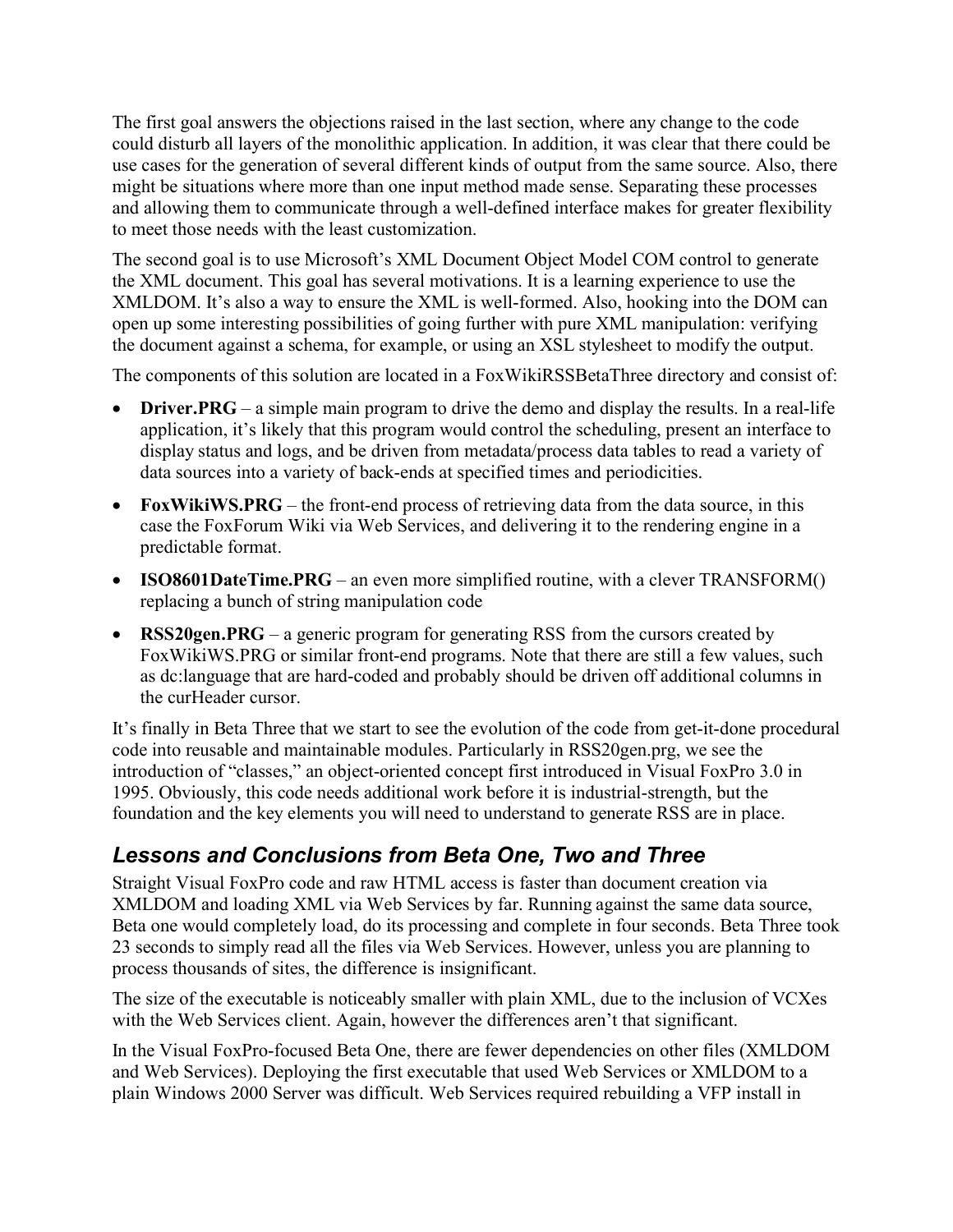InstallShield and selecting the correct merge modules. With XMLDOM, on the other hand, it was not clear if there were redistributables available that could be integrated into an install package. In the interests of getting things installed, the XML 4.0 Parser SDK was installed on the server, but that is surely not the proper technique!

This does also raise a concern that future updates to these files or that installation on other nearly-compatible operating systems will also be problematic. This problem is not unique to this situation, but is always a concern when you have increasing dependence on components not completely under your control. If your application is likely to be used in situations where you do not have a lot of control over the components installed, you may want to consider sticking with the more FoxPro-centric solutions in Beta One and Beta Two.

### *What comes next?*

Beta Four will include a set of classes refactored from the simple one-level classes to abstract classes with the common routines and template methods in them, and specialized classes for the different specific behaviors. In particular, the use of namespaces is an ideal application of the "Hooks and Anchor" pattern advocated by Steven Black (see references at the end of this paper for details). However, Beta Three code is perfectly usable for the few sites I expect to be generating RSS from, so there's little pressure to refactor until there is a demand.

# **How is RSS used now?**

Blogging is probably the most common use of RSS now, but news aggregation and other forms of aggregation are up and coming. Like many new-fangled, just-getting-off-the-ground technologies, most of the buzz is among the people excited about the technology, and pretty selfreferential. I don't think this will die down to a tempest in a teapot, but I've been wrong before. Here are some of the intriguing sites I'm following:

- BlogStreet, Technorati and BlogDex categorizes and track blogging activity (each at their respective http://...com)
- Task Pane Central (http://taskpane.leafe.com/) a web site managed by Ed Leafe, has a new (September 2003) task pane for reading the MSDN RSS Feeds – the latest news from the Microsoft Developer Network.
- · Meerkat is an online news aggregator devoted to the software development industry hosted by O'Reilly and Associates. http://www.oreillynet.com/meerkat/
- Other online aggregators include http://www.bloglines.com/, http://www.syndic8.com/, http://www.newsisfree.com/
- Desktop news aggregators are growing so quickly that posting a list in this document is pointless, obsolete before the pixels appear. Check your favorite search engine for "RSS News Aggregator." However, there are a couple of special interest. AmphetaDesk (http://www.disobey.com/amphetadesk/ ) (free) is a slick and mature package. NewsGator (http://www.newsgator.com/) (\$29) integrates directly into Outlook.

# **Conclusion**

RSS is a format we can use to post "news" and rich information from news producers to their consumers. This exercise also serves as a good example of practical use of XML as a data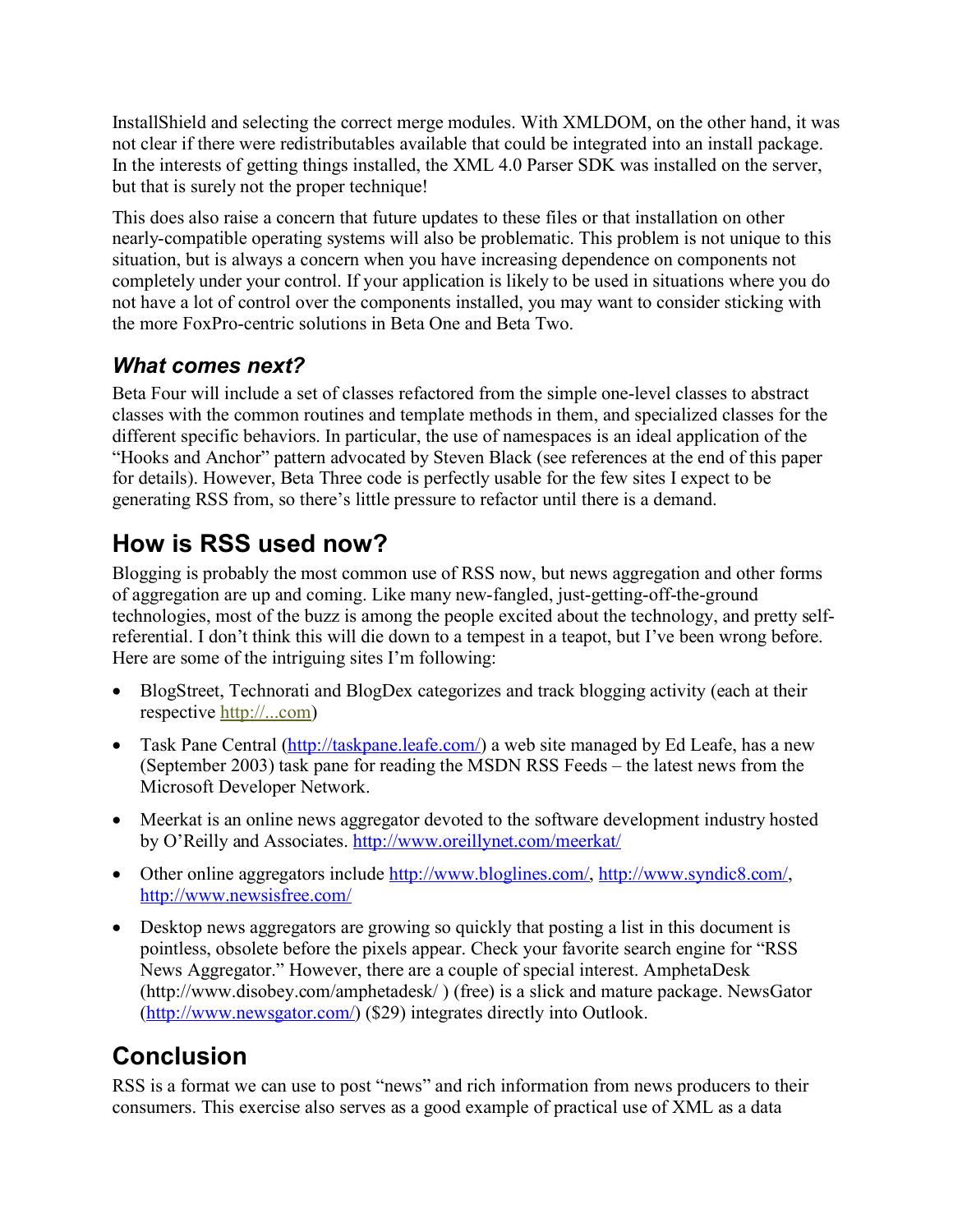transport mechanism. I hope I've raised your interest in the development of RSS and the Semantic Web, and that you see some opportunities to use it in your business.

# **About the Speaker**

Since 1987, Ted has worked full-time as a software developer using Fox software. He has worked for state agencies, insurance companies and consulting firms, where he has built dozens of applications using nearly every feature of Visual FoxPro. He established Ted Roche & Associates in 2000. Ted Roche & Associates, LLC develops Web, client-server and LAN-based applications using Microsoft Visual FoxPro and other best-of-breed tools. Based in New Hampshire, his company offers consulting, training and mentoring, on-site and long-distance, as well as software development services. Ted is author of *Essential SourceSafe,* co-author of the award-winning *Hacker's Guide to Visual FoxPro* series, and a contributor to five other FoxPro books. In addition to numerous magazine articles, he is a popular speaker at conferences worldwide. Ted is a Microsoft Certified Solution Developer, Microsoft Certified System Engineer, and eight-time winner of the Microsoft Support Most Valuable Professional award.

# **References: Books and articles**

Berners-Lee, Tim, James Hendler and Ora Lassila, "The Semantic Web," *Scientific American,* May 2001, also available at: http://www.scientificamerican.com/article.cfm?articleID=00048144-10D2-1C70- 84A9809EC588EF21&catID=2

Black, Steven, *The Hooks and Anchor Design Pattern*, http://www.stevenblack.com/HooksAndAnchorsDesignPattern.ASP

Blood, Rebecca, History of Weblogs, http://www.rebeccablood.net/essays/weblog\_history.html

Bray, Tim. Tim's personal history of RDF: http://www.tbray.org/ongoing/When/200x/2003/05/21/RDFNet

Egger, Markus President, EPS Software Corporation, *XML Basics* whitepaper

Hammersley, Ben, *Content Syndication with RSS*, O'Reilly & Associates, 2003. See also http://www.oreilly.com/catalog/consynrss/

Pilgrim, Mark, *What is RSS?*, http://www.xml.com/pub/a/2002/12/18/dive-into-xml.html

Strahl, Rick, *Building distributed applications with XML messaging*, February 2001, http://www.west-wind.com/presentations/xmlmessaging/xmlmessaging.htm

Winer, Dave, catalog of RSS versions: http://backend.userland.com/rss

### *Tools*

While nearly all of the functionality can be achieved with Visual FoxPro alone, additional tools can make the job easier. Here are a few I use:

Microsoft XML 4.0 Parser SDK (http://www.microsoft.com) documents the Microsoft XML DOM and the properties and methods to use.

Stylus Studio, http://www.stylusstudio.com, is a commercial application (MSRP ~\$395) useful for editing and manipulating XML, XSLT, XQuery and Web Services. A built-in debugger